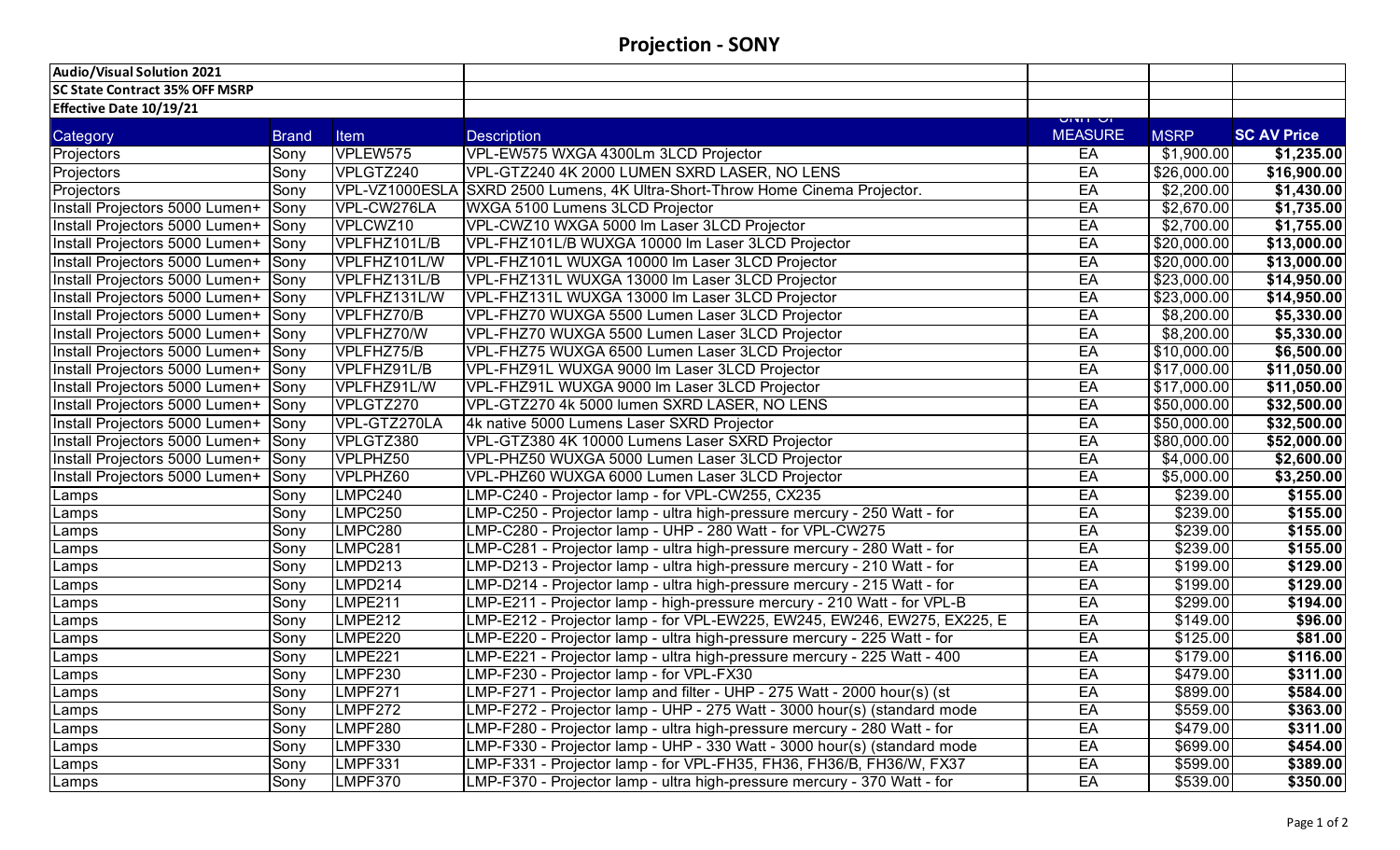## **Projection - SONY**

| <b>Lenses</b> | Sony | <b>VPLL3003</b> | VPLL-3003 - Ultra Short Throw Fixed Lens 0.33:1 Throw Ratio              | EA | \$4,800.00           | \$3,120.00 |
|---------------|------|-----------------|--------------------------------------------------------------------------|----|----------------------|------------|
| Lenses        | Sony | <b>VPLL3007</b> | VPLL-3007 - Short Throw Fixed Lens 0.65:1 Throw Ratio                    | EA | \$2,250.00           | \$1,462.00 |
| _enses        | Sony | <b>VPLL4008</b> | VPLL-4008 - Short Throw Fixed Lens 1.0:1 Throw Ratio                     | EA | \$4,000.00           | \$2,600.00 |
| Lenses        | Sony | VPLLZ3009       | VPLL-Z3009 - Short focus zoom lens 0.85-1.0:1 Throw Ratio                | EA | \$2,250.00           | \$1,462.00 |
| Lenses        | Sony | VPLLZ3010       | VPLL-Z3010 - Wide angle Short focus lens 1.0-1.39:1 Throw Ratio          | EA | \$2,250.00           | \$1,462.00 |
| <b>Lenses</b> | Sony | VPLLZ3024       | VPLL-Z3024 - Middle Focus Zoom lens 2.34-3.19:1 Throw Ratio              | EA | \$2,250.00           | \$1,462.00 |
| <b>Lenses</b> | Sony | VPLLZ3032       | VPLL-Z3032 - Long Focuz Zoom Lens 3.18-4.84:1 Throw Ratio                | EA | \$2,250.00           | \$1,462.00 |
| _enses        | Sony | VPLLZ4015       | VPLL-Z4015 - Short Focus Zoom lens 1.85-2.44:1 Throw Ratio               | EA | \$3,200.00           | \$2,080.00 |
| enses         | Sony | VPLLZ4019       | VPLL-Z4019 - Zoom lens - 2.41-3.07:1 Throw Ratio                         | EA | \$3,200.00           | \$2,080.00 |
| <b>Lenses</b> | Sony | VPLLZ4025       | VPLL-Z4025 - Middle Focus Zoom Lens 3.02-5.58:1 Throw Ratio              | EA | \$3,200.00           | \$2,080.00 |
| enses         | Sony | VPLLZ4045       | VPLL-Z4045 - Long Throw Zoom Lens 5.56-7.5:1 Throw Ratio                 | EA | \$4,000.00           | \$2,600.00 |
| <b>Lenses</b> | Sony | VPLLZ4107       | VPLL-Z4107 Short Throw Zoom Lens 0.75-0.94:1 Throw Ratio                 | EA | \$2,999.00           | \$1,949.00 |
| _enses        | Sony | VPLLZ4111       | VPLL-Z4111 - Standard Throw Zoom Lens 1.30-1.96:1 Throw Ratio            | EA | \$500.00             | \$325.00   |
| _enses        | Sony | VPLLZ7008       | VPLL-Z7008 Short Throw Zoom Lens .80-1.02, for VPLGTZ240/270/280         | EA | \$4,000.00           | \$2,600.00 |
| _enses        | Sony | VPLLZ7013       | VPLL-Z7013 Standard lens, 1.27-2.73, for VPLGTZ240/270/280               | EA | \$4,000.00           | \$2,600.00 |
| _enses        | Sony | VPLLZ8008       | Short Throw 0.8-1.02 Lens for VPL-GTZ380                                 | EA | \$14,000.00          | \$9,100.00 |
| <b>Lenses</b> | Sony | VPLLZ8014       | Standard 1.4-2.73 Lens for VPL-GTZ380                                    | EA | \$8,000.00           | \$5,200.00 |
| <b>Lenses</b> | Sony | VPLLZM42        | VPLL-ZM42 - Zoom lens 1.83 to 2.32:1 Throw ratio WUXGA                   | EA | \$475.00             | \$308.00   |
| Accessories   | Sony | BKMPJ20         | BKM-PJ20 - Projector terminal expansion board - for VPL-FH500L, FHZ700L  | EA | \$1,100.00           | \$715.00   |
| Accessories   | Sony | IFUPN250A       | Interactive Pen Device IFU-PN250A - Stylus - wireless - for VPL-SW620C   | EA | \$50.00              | \$32.00    |
| Accessories   | Sony | IFUPN250B       | Interactive Pen Device IFU-PN250B - Stylus - wireless - for VPL-SW526C,  | EA | \$50.00              | \$32.00    |
| Accessories   | Sony | PKF60LA1        | PK-F60LA1 - Projector lens adapter - for VPL-FH60, FH65, FHZ57, FHZ60, F | EA | $\overline{$}399.00$ | \$259.00   |
| Accessories   | Sony | PKF60LA2        | PK-F60LA2 - Projector lens adapter - for VPL-FH60, FH65, FHZ57, FHZ60, F | EA | \$399.00             | \$259.00   |
| Accessories   | Sony | PKF60LA3        | PK-F60LA3 - Projector lens adapter - for VPL-FH60, FH65, FHZ57, FHZ60, F | EA | \$139.00             | \$90.00    |
|               |      |                 |                                                                          |    |                      |            |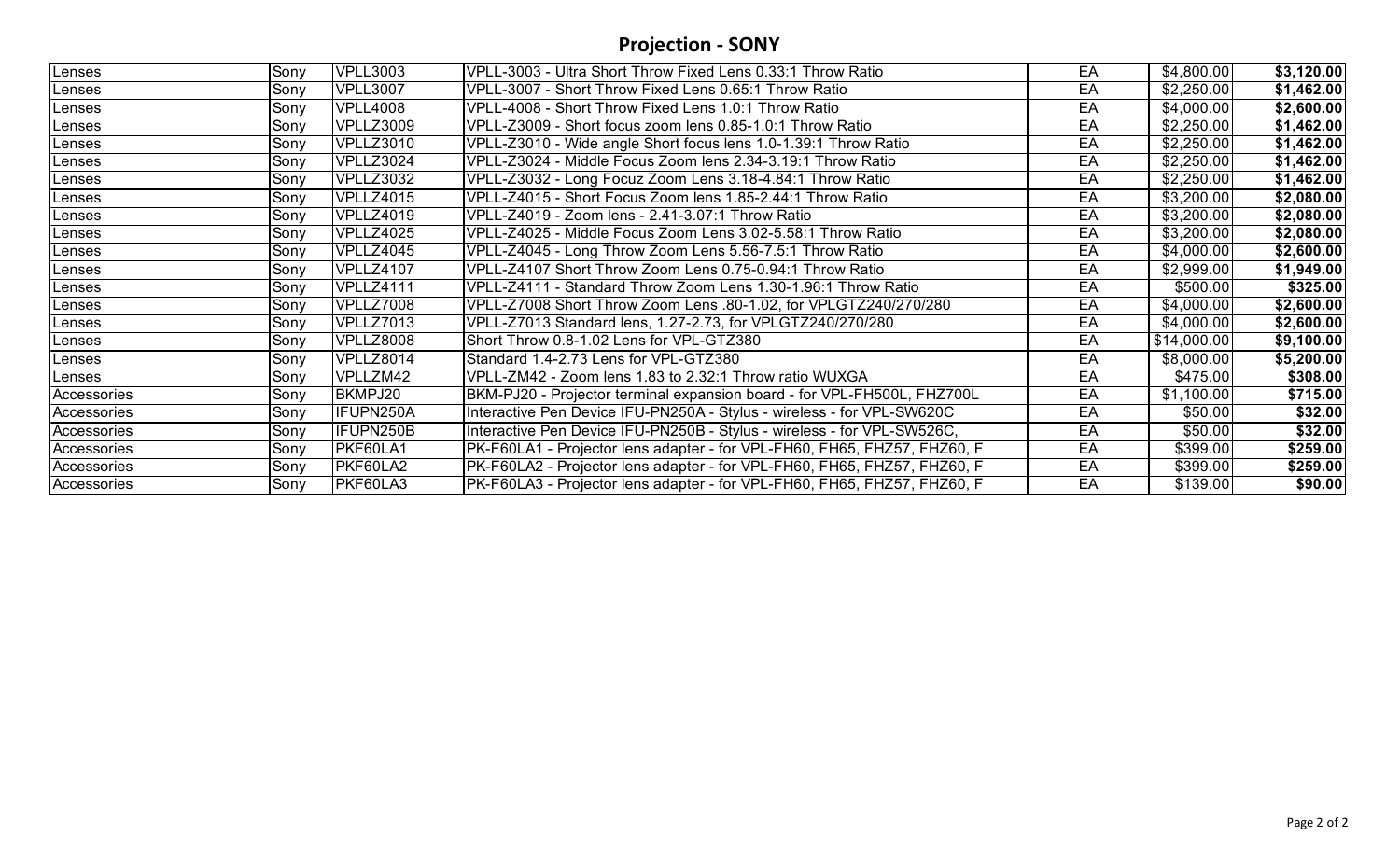**Touch Displays - SONY**

| Audio/Visual Solution 2021            |              |             |                                                                                     |                |             |                    |
|---------------------------------------|--------------|-------------|-------------------------------------------------------------------------------------|----------------|-------------|--------------------|
| <b>SC State Contract 35% OFF MSRP</b> |              |             |                                                                                     |                |             |                    |
| <b>Effective Date 10/20/21</b>        |              |             |                                                                                     |                |             |                    |
|                                       |              |             |                                                                                     | <b>UNIT OF</b> |             |                    |
| Category                              | <b>Brand</b> | <b>Item</b> | <b>Description</b>                                                                  | <b>MEASURE</b> | <b>MSRP</b> | <b>SC AV Price</b> |
| <b>Touch Overlays Sony</b>            |              |             | STP43IR100 PRO BRAVIA 43IN TCH OVERLAY                                              | EA             | \$1,799.00  | \$1,169.00         |
| <b>Touch Overlays Sony</b>            |              |             | STP55IR100 Touch Overlay STP-55IR100 - Touch overlay - multi-touch (10-point) - inf | EA             | \$2,325.00  | \$1,511.00         |
| <b>Touch Overlays Sony</b>            |              |             | STP65IR100 IR TCH OVERLAY FOR PRO BRAVIA 65IN                                       | EA             | \$2,950.00  | \$1,917.00         |
| <b>Touch Overlays Sony</b>            |              |             | STP75IR100 Touch Overlay STP-75IR100 - Touch overlay - multi-touch (10-point) - inf | EA             | \$3,550.00  | \$2,307.00         |
| <b>Touch Overlays Sony</b>            |              |             | STP85IR100 Touch Overlay STP-85IR100 - Touch overlay - multi-touch (10-point) - inf | EA             | \$4,325.00  | \$2,811.00         |